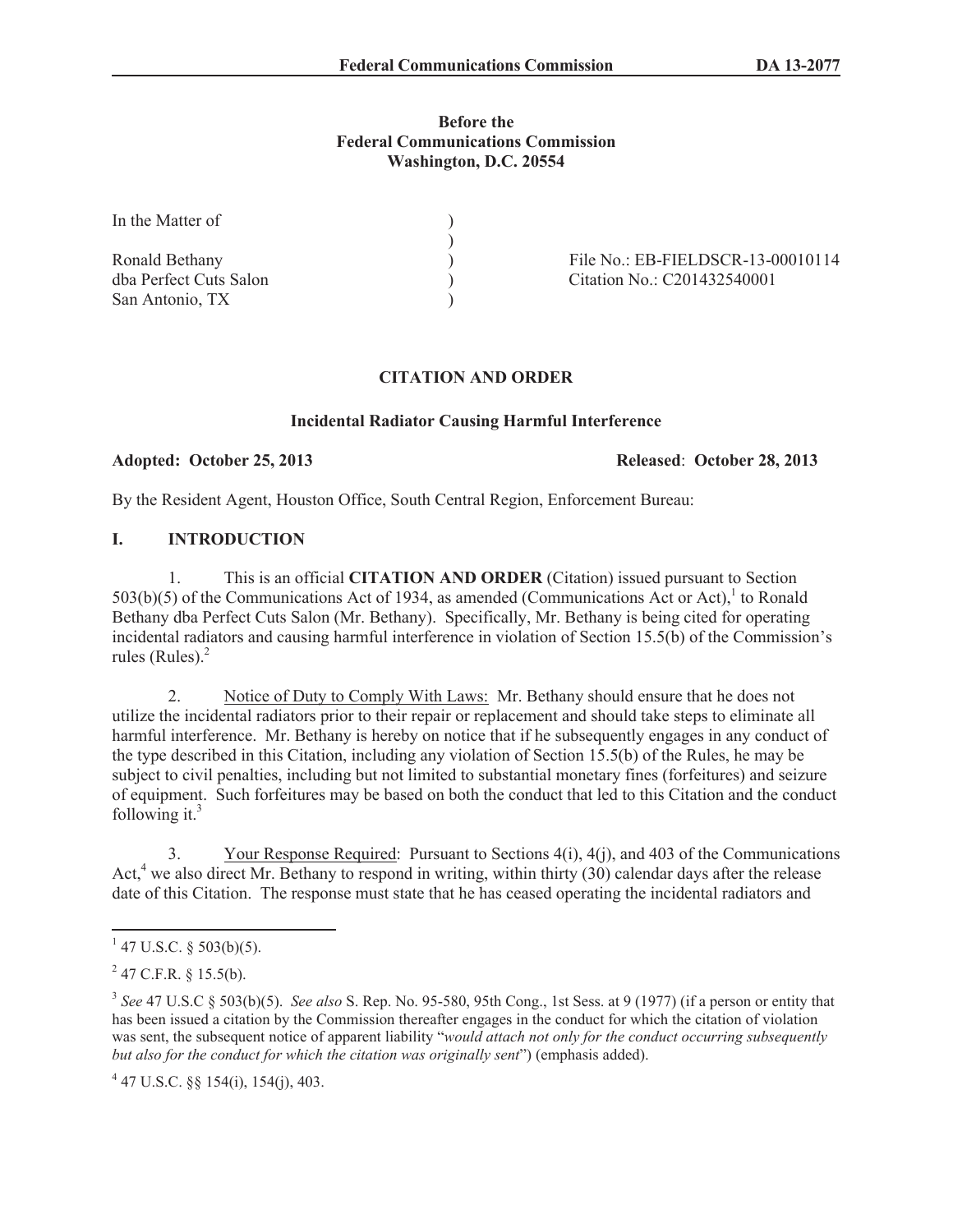describe the specific action(s) taken or planned to eliminate all harmful interference. The response must be signed under pernalty of perjury.

# **II. BACKGROUND**

4. On July 24, 2013, in response to complaints of interference to licensed communications, an agent from the Commission's Houston Office of the Enforcement Bureau (Houston Office) used direction finding techniques to locate the source of transmissions on 705 MHz to the Perfect Cuts Salon business at 1968 South W.W. White Road, San Antonio, Texas. The agent used a spectrum analyzer and a hand held antenna to confirm that the signals on 705 MHz were emanating from the overhead fluorescent lighting in the salon. The agent then interviewed Mr. Bethany, the owner of the salon, who stated that representatives of AT&T had conducted on/off testing in the salon and confirmed that the interior fluorescent lighting was the source of interference to an AT&T cell site located next door. Mr. Bethany further stated that he had unsuccessfully asked General Electric, the manufacturer of the fluorescent lighting, to replace the lighting.<sup>5</sup> Mr. Bethany would not cooperate, so the agent from the Houston Office was unable to conduct on/off testing of the fluorescent lighting in the salon. The agent verbally warned Mr. Bethany that he must repair or replace the lighting fixture to resolve the interference. On July 31, 2013, the agent spoke by telephone with Mr. Bethany, who stated that the lighting was not causing him any problems and that he saw no reason to repair or replace them unless he was paid to do so. The agent reiterated that Mr. Bethany must resolve the interference or be in violation of the Rules.

# **III. APPLICABLE LAWS AND VIOLATIONS**

5. Section 15.5(b) of the Rules states that "[o]peration of an intentional, unintentional, or incidental radiator is subject to the conditions that no harmful interference is caused."<sup>6</sup> Section 15.3(m) of the Rules defines harmful interference as "any emission, radiation or induction that . . . seriously degrades, obstructs or repeatedly interrupts a radio communications service operating in accordance with this chapter."<sup>7</sup> Section 15.3(n) defines an "incidental radiator" as "[a] device that generates radio frequency energy during the course of its operation although the device is not intentionally designed to generate or emit radio frequency energy."<sup>8</sup> Section 15.5(c) of the Rules requires that "[t]he operator of the radio frequency device shall be required to cease operating the device upon notification by a Commission representative that the device is causing harmful interference.<sup>"9</sup>

6. Pursuant to Section 15.5(c) of the Rules, on July 24, 2013, Mr. Bethany was notified that incidental radiators, the lighting fixtures, were causing harmful interference to licensed communications. On July 31, 2013, Mr. Bethany stated that he would not pay to repair or replace the lighting and that he had not resolved the interference issue. To date, AT&T continues to report receiving interference at its cell site next door to Mr. Bethany's salon. Based on the foregoing evidence, we find that Mr. Bethany violated Section 15.5(b) of the Rules by operating incidental radiators and causing harmful interference.

<sup>&</sup>lt;sup>5</sup> A Commission agent received information, which Mr. Bethany confirmed, that he rejected General Electric's offer to install replacement lighting, because he sought cash to handle replacement and installation himself.

 $6$  47 C.F.R. § 15.5(b).

 $7$  47 C.F.R. § 15.3(m).

 $8$  47 C.F.R. § 15.3(n). Under this definition, light fixtures, such as the ones used by Mr. Bethany, are incidental radiators.

 $9^9$  47 C.F.R. § 15.5(c).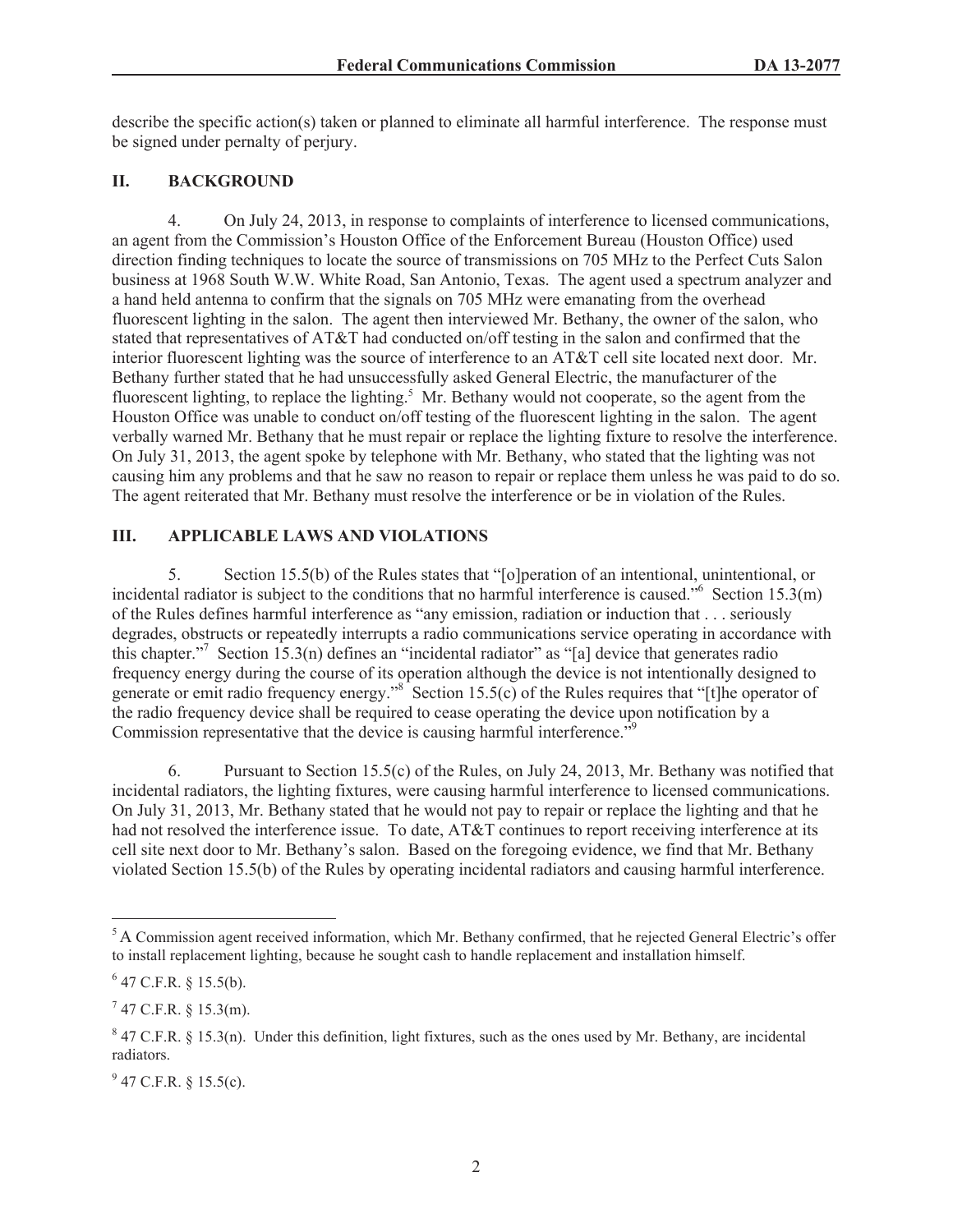Moreover, Mr. Bethany is directed to cease operation of the incidental radiators, the lighting fixtures, immediately, until the interference can be resolved.

# **IV. REQUEST FOR INFORMATION**

7. Pursuant to Sections  $4(i)$ ,  $4(j)$ , and  $403$  of the Communications Act,<sup>10</sup> Mr. Bethany is directed to describe the steps he has taken or plans to take to eliminate the harmful interference caused by his incidental radiators, *i.e.*, lighting fixtures, as well as a timeline for any pending corrective actions, within thirty (30) calendar days after the release date of this Citation. A failure to respond in writing, or an inadequate, incomplete, or misleading response, may subject Mr. Bethany to additional sanctions.<sup>11</sup>

## **V. RESPONDING TO THIS CITATION**

8. In addition to the required written information described in paragraphs 3 and 7, above, Mr. Bethany may, if he so chooses, respond to this Citation—challenging the factual and legal findings herein—within thirty (30) calendar days from the release date of this Citation either through (1) a written statement, (2) a teleconference interview, or (3) a personal interview at the Commission Field Office nearest to your place of business.

9. If you would like to arrange a teleconference or personal interview, please contact Stephen Lee at 713-983-9763. The nearest Commission Field Office is located in Houston, Texas. Such teleconference or interview must take place within thirty calendar (30) days of the date of this Citation. If you would like to submit a written response, including any supporting documentation, you must send the response within thirty (30) calendar days of the date of this Citation to the contact and address provided in paragraph 10, below.

10. All written communications, including the information requested in paragraphs 3 and 7, above, should be provided to the address below.

> Stephen P. Lee Federal Communications Commission Houston Office 9597 Jones Road, #362 Houston, Texas 77065 Re: EB-FIELDSCR-13-00010114

11. Reasonable accommodations for people with disabilities are available upon request. Include a description of the accommodation you will need, and include as much detail as you can. Also

 $10$  47 U.S.C.  $\&$  154(i), 154(j), 403.

<sup>11</sup> *See, e.g.*, *SBC Communications, Inc*., Forfeiture Order, 17 FCC Rcd 7589, 7599–7600, paras. 23–28 (2002) (imposing \$100,000 forfeiture for egregious and intentional misconduct, *i.e*., refusing to attest to truthfulness and accuracy of responses to a Letter of Inquiry (LOI)); *Connect Paging, Inc. d/b/a Get A Phone*, Forfeiture Order, 22 FCC Rcd 15146 (Enf. Bur. 2007) (imposing \$4,000 forfeiture for failure to respond to an LOI); *BigZoo.Com Corporation*, Order of Forfeiture, 20 FCC Rcd 3954 (Enf. Bur. 2005) (imposing \$20,000 forfeiture for failure to respond to a USF LOI); *Donald W. Kaminski, Jr*., Forfeiture Order, 18 FCC Rcd 26065 (Enf. Bur. 2003) (imposing \$4,000 forfeiture for failure to respond to an LOI). *See also World Communications Satellite Systems, Inc*., Notice of Apparent Liability for Forfeiture, 18 FCC Rcd 18545 (Enf. Bur. 2003) (proposing \$10,000 forfeiture for a nonresponsive reply to an LOI); *Digital Antenna, Inc., Sunrise, Florida*, Notice of Apparent Liability for Forfeiture, 23 FCC Rcd 7600 (Enf. Bur. 2007) (proposing \$11,000 forfeiture for failure to provide complete responses to an LOI).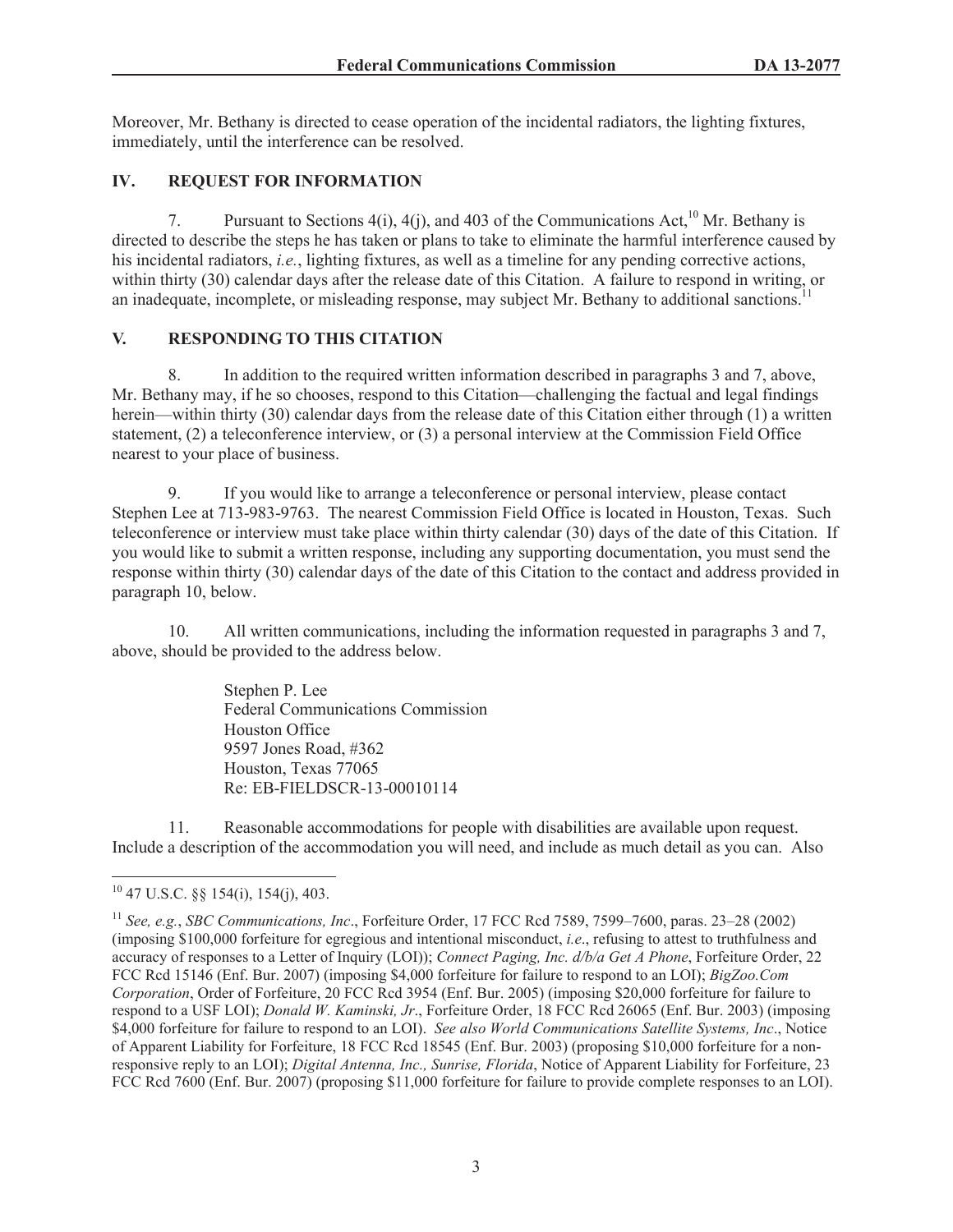include a way we can contact you if we need more information. Please allow at least five (5) business days advance notice; last minute requests will be accepted, but may be impossible to fill. Send an e-mail to fcc504@fcc.gov or call the FCC's Consumer & Governmental Affairs Bureau:

> For sign language interpreters, CART, and other reasonable accommodations: 202-418-0530 (voice), 202-418-0432 (tty);

For accessible format materials (braille, large print, electronic files, and audio format): 202-418-0531 (voice), 202-418-7365 (tty).

12. Please be advised that it is a violation of Section 1.17 of the Commission's rules (47 C.F.R. § 1.17) for any person or a staff member of that person to make any false or misleading written or oral statement of fact. Specifically, no person shall:

> (1) In any written or oral statement of fact, intentionally provide material factual information that is incorrect or intentionally omit material information that is necessary to prevent any material factual statement that is made from being incorrect or misleading; and

(2) In any written statement of fact, provide material factual information that is incorrect or omit material information that is necessary to prevent any material factual statement that is made from being incorrect or misleading without a reasonable basis for believing that any such material factual statement is correct and not misleading.<sup>12</sup>

13. Further, the knowing and willful making of any false statement, or the concealment of any material fact, in reply to this Citation is punishable by fine or imprisonment under 18 U.S.C. § 1001.

14. If you violate Section 1.17 of the Commission's rules or the criminal statute referenced above, you may be subject to further legal action, including monetary fines pursuant to Section 503 of the Communications Act.<sup>1</sup>

15. Under the Privacy Act of 1974, 5 U.S.C. § 552a(e)(3), we are informing you that the Commission's staff will use all relevant material information before it, including information that you disclose in your interview or written statement, to determine what, if any, enforcement action is required to ensure your compliance with the Communications Act and the Commission's rules.

## **VI. FUTURE VIOLATIONS**

16. If, after receipt of this Citation Mr. Bethany again violates Section 15.5(b) of the Rules by engaging in conduct of the type described herein, the Commission may impose monetary forfeitures not to exceed \$16,000 for each such violation or each day of a continuing violation, and up to \$112,500 for any single act or failure to act.<sup>14</sup> For instance, the Commission could impose separate forfeitures for each day on which his incidental radiators cause harmful interference. Further, as discussed above, such

<sup>12</sup> 47 C.F.R. § 1.17.

<sup>13</sup> 47 U.S.C. § 503.

<sup>14</sup> *See* 47 U.S.C. §§ 401, 501, 503; 47 C.F.R. § 1.80(b)(7). This amount is subject to further adjustment for inflation (*see* 47 C.F.R. § 1.80(b)(9)), and the forfeiture amount applicable to any violation will be determined based on the statutory amount designated at the time of the violation.